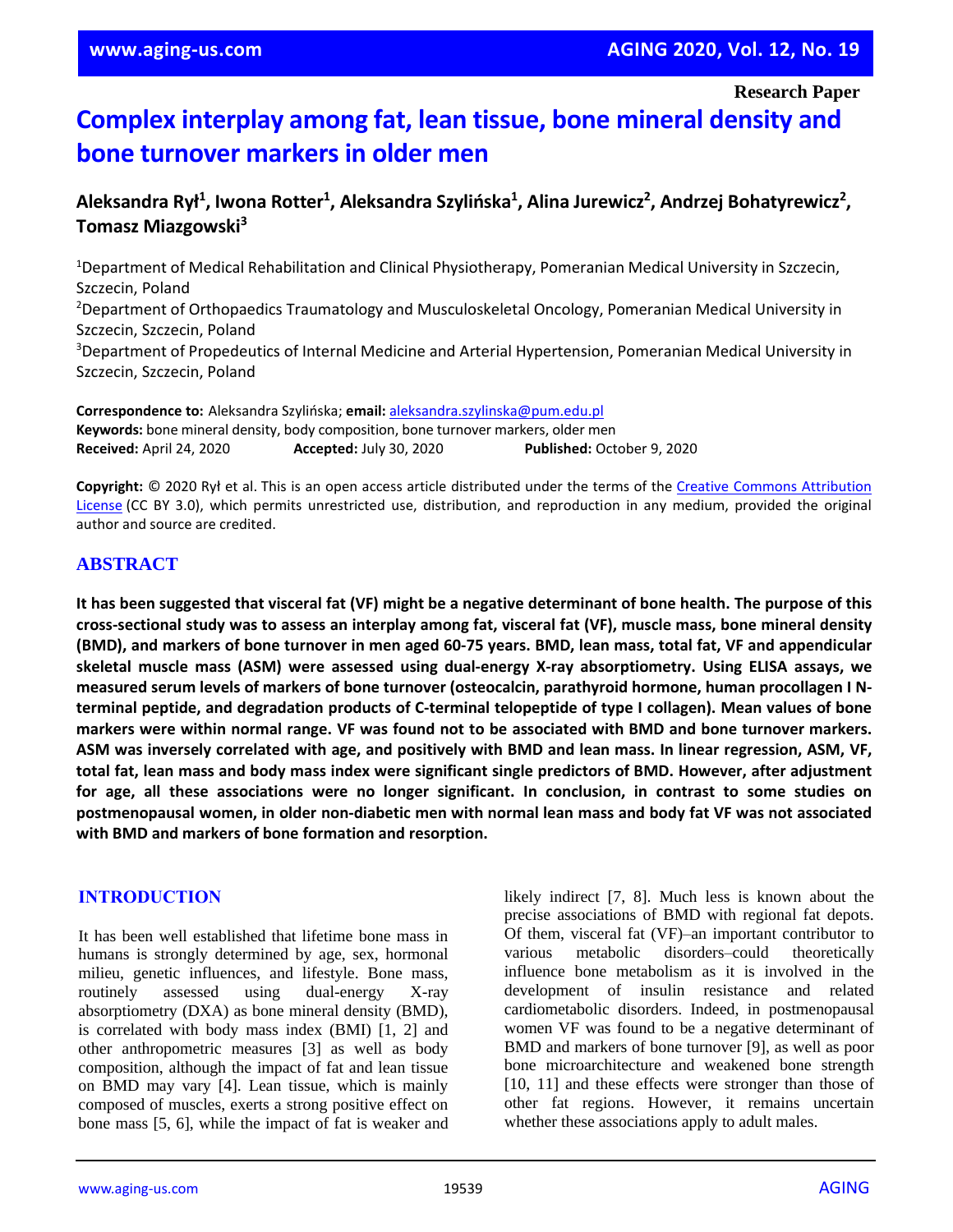The purpose of this cross-sectional study was to assess an interplay among total fat, VF, muscle mass, BMD, and markers of bone formation and resorption in older men.

## **RESULTS**

Descriptive statistics of the study participants are shown in Table 1. The mean age of the sample was  $66.18 \pm 5$ years and BMIs ranged from 20.4 to 39.4 kg/m<sup>2</sup>. The mean values of markers of bone formation (osteocalcin; human procollagen I N-terminal peptide [PINP]) and resorption (parathyroid hormone [PTH]; degradation products of C-terminal telopeptide of type I collagen [CTX-I]) were within normal reference ranges. Likewise, lean mass (sex-specific reference values: 58.9  $\pm$  7 kg and 54.3  $\pm$  6 kg for men aged 60-69 and 70-70 years, respectively [12]) and body fat percentage (sexand age-specific reference value:  $31 \pm 7\%$  [13]) were normal. VF was a relatively small component of the body and accounted for only 2.75% of weight and 7.9% of total fat. The majority of the patients had normal BMD and 11 patients had osteopenia (hip t-score between -1 to -2.5 standard deviation [SD]). None of the study participants had osteoporosis defined as a total hip t-score below -2.5 SD.

Next, we compared BMD and bone turnover markers in groups with ASM, VF and total fat below and above the median value, and BMI below and above a cut-off of 30 kg/m<sup>2</sup> (Table 2). Patients with ASM above the median had bone mineral content (BMC) higher by 17% and hip BMD higher by 13%, but similar values of bone turnover markers (both bone formation and resorption) in comparison to those with ASM were below the median. No significant differences in bone turnover markers and BMD were found between the groups divided according to the medians of VF, total fat and BMI.

Similarly, in correlation analysis (Table 3), VF, total fat and BMI were not associated with any bone turnover markers. As expected, ASM was inversely correlated with age and positively with lean mass, BMD (both spine and hip), and BMC. Lean mass significantly correlated with spine BMD ( $R = 0.537$ ;  $p < 0.001$ ) and hip BMD ( $R = 0.648$ ;  $p < 0.001$ ). Interestingly, total fat was positively associated only with spine BMD, while VF, similarly to BMI, was associated neither with bone mass nor bone turnover.

As shown in Table 4, in linear regression, ASM, VF, total fat, lean mass, and BMI were single predictors of spine BMD and hip BMD (except of VF). However, after adjustment for age all these associations were no longer significant.

## **DISCUSSION**

In this study, we report for the first time the effects of VF on skeleton in the population of older non-diabetic and non-osteoporotic men. Our results suggest that in this population bone mass and turnover are normal regardless of BMI, total fat, and VF mass. Bone mass is determined by a wide range of genetic, hormonal and environmental factors. Vast majority of earlier studies demonstrated that obesity, particularly in postmenopausal women, could be potentially protective for the skeleton due to the effects of skeletal loading by increased fat mass, increased peripheral conversion of estrogen to androgens in the adipose tissue and higher level of circulating sex hormone binding globulin (SHBG) [14], leptin [15] and insulin [16], which altogether may work to stimulate osteoblast differentiation. Despite these observations, some studies have questioned the protective effects of increased body mass on skeletal health demonstrating that obesity decreases the risk of fractures [17] and that the contribution of obesity to fracture risk can be different in males and females [18].

Similarly, there have been conflicting reports on the associations of VF with bone health. It has been suggested that that excess VF might be detrimental to bone architecture and strength [9, 10] even when BMI is normal [11]. On the other hand, Liu et al. [19] found in postmenopausal females from the Framingham Offspring cohort that higher amount of VF was associated with greater BMD and better microstructure of the peripheral skeleton. However, these associations were not significant after adjustment for BMI, suggesting that the effects of VF on bone were driven by mechanical loading of weight rather than metabolic consequences of excess VF. In the other study on postmenopausal women, VF was an independent positive predictor of BMD; however, the direction of this association changed to negative after controlling for BMI, suggesting that VF rather than BMI could be a determinant of bone health [9]. In our study, VF and BMI were single predictors of BMD but the associations were no longer significant after adjustment for age. These discrepancies between the genders might be related to changes in hormonal milieu with aging: in contrast to menopause, a decline in testicular function can be initiated in any time point during middle adulthood and a decrease in testosterone level in aging men is usually gradual and less overt than a deficit of estrogens after menopause. In premenopausal women, higher VF was associated with lower bone formation and lower levels of insulin-like growth factor 1 [10, 20], while in men in their 30s with lower level of growth hormone - potent determinant of trabecular thickness [21], suggesting the different hormonal effects of VF on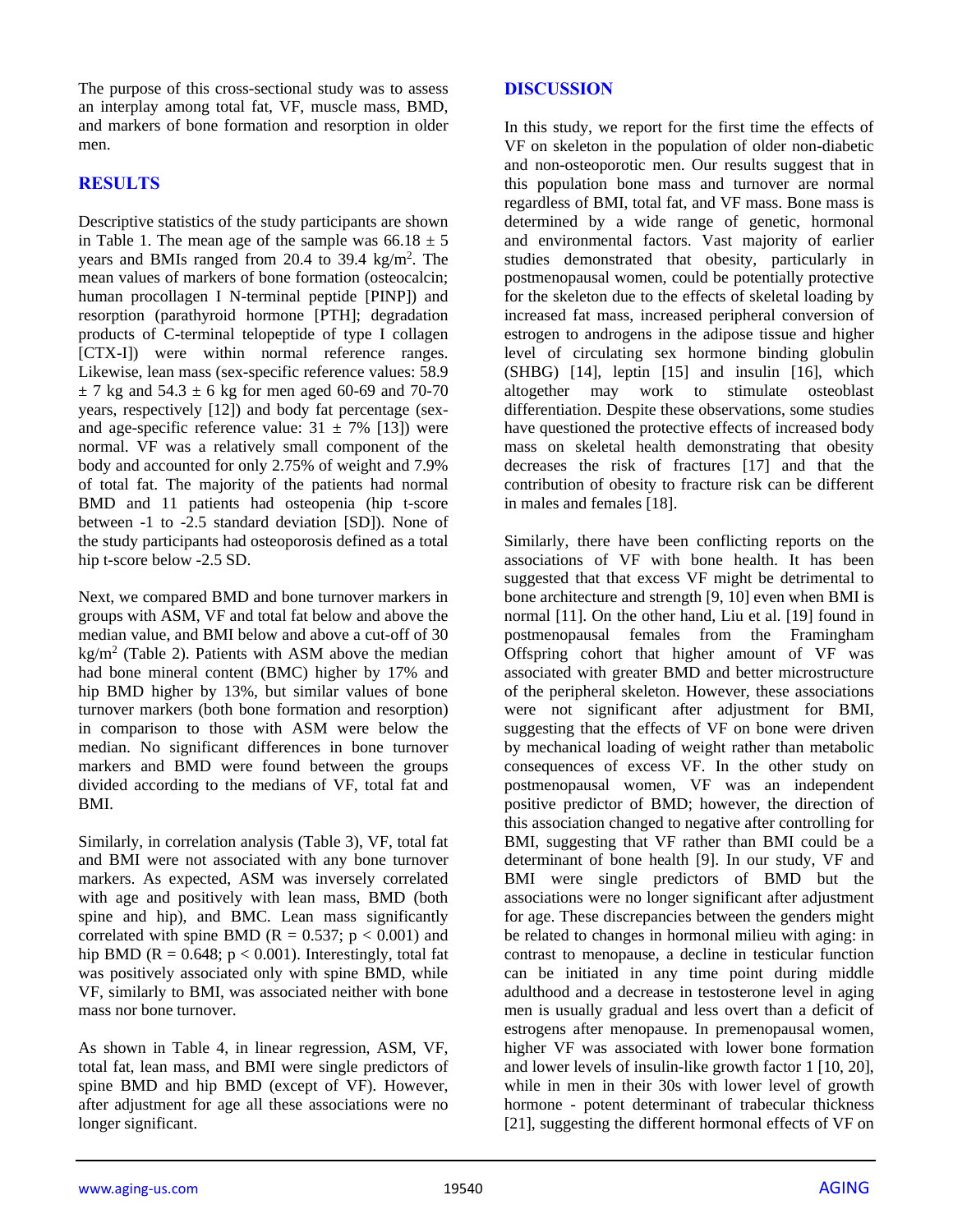#### **Table 1. Patient characteristics.**

|                           | $mean \pm SD$       | Range             | <b>Median</b> |
|---------------------------|---------------------|-------------------|---------------|
| Anthropometric measures   |                     |                   |               |
| Age (years)               | $66.18 \pm 5.04$    | 60.0-75.0         | 66.0          |
| Height (cm)               | $174.9 \pm 6.31$    | 158.0-190.0       | 175.0         |
| Weight (kg)               | $90.88 \pm 14.95$   | 51.0-130.0        | 90.0          |
| BMI (kg/m <sup>2</sup> )  | $29.52 \pm 3.98$    | $(20.43 - 39.45)$ | 29.4          |
| Bone mineral density      |                     |                   |               |
| Spine $(g/cm^2)$          | $1.43 \pm 0.23$     | $1.01 - 2.10$     | 1.40          |
| Total hip $(g/cm2)$       | $1.25 \pm 0.15$     | $0.99 - 1.56$     | 1.26          |
| Total hip (t-score)       | $0.52 \pm 1.46$     | $-2.10 - 3.60$    | 0.60          |
| Body composition          |                     |                   |               |
| Lean mass $(kg)$          | $55.04 \pm 6.77$    | 39.94-74.50       | 56.33         |
| Total fat (kg)            | $31.57 \pm 6.99$    | 13.89-47.28       | 32.2          |
| Bone mineral content (kg) | $3.05 \pm 0.40$     | 2.09-4.01         | 3.03          |
| Visceral fat (kg)         | $2.50 \pm 0.88$     | $0.40 - 4.53$     | 2.57          |
| Visceral fat $(cm3)$      | $2657.5 \pm 922$    | 429-4804          | 2614.0        |
| $ASM$ (kg)                | $24.56 \pm 38.77$   | 16.65-40.96       | 24.55         |
| Markers of bone turnover  |                     |                   |               |
| $OC$ (ng/ml)              | $6.44 \pm 4.23$     | $0.20 - 29.94$    | 5.69          |
| $PTH$ (pg/ml)             | $36.36 \pm 22.46$   | 2.70-161.3        | 31.95         |
| $CTX-I$ (ng/ml)           | $0.45 \pm 0.22$     | $0.06 - 1.80$     | 0.41          |
| $PINP$ (ng/ml)            | $961.23 \pm 940.38$ | 5.82-3689.3       | 811.0         |

ASM – appendicular skeletal muscle mass; OC – osteocalcin; PTH – parathyroid hormone; CTX-I – C-terminal telopeptide of type I collagen; PINP – human procollagen I N-terminal peptide

| Table 2. Intergroup analysis with ASM, BMI, total and visceral fat, and bone turnover markers above and below the |  |  |
|-------------------------------------------------------------------------------------------------------------------|--|--|
| median value.                                                                                                     |  |  |

|                                                    | <b>ASM</b>                                          |                                                       |       |                                                       | <b>Total fat</b>                                    |       | <b>Visceral</b> fat                                 |                                                     | BMI   |                                                     |                                                     |                        |
|----------------------------------------------------|-----------------------------------------------------|-------------------------------------------------------|-------|-------------------------------------------------------|-----------------------------------------------------|-------|-----------------------------------------------------|-----------------------------------------------------|-------|-----------------------------------------------------|-----------------------------------------------------|------------------------|
|                                                    | below median<br>$n = 58$                            | above median<br>$n = 84$                              | p     | below<br>median<br>$n = 61$                           | above<br>median<br>$n = 81$                         | p     | below<br>median<br>$n = 56$                         | above median<br>$n = 86$                            | p     | $<$ 30 kg/m <sup>2</sup><br>$n = 74$                | $>$ 30 kg/m <sup>2</sup><br>$n = 68$                | р                      |
| Age (years)                                        | $66.59 \pm 4.46$<br>$(66.0 - 75.0)$                 | $64.96 \pm 4.75$<br>$(65.0 - 75.0)$                   | 0.199 | $66.22 \pm 4.94$<br>$(65.0 - 75.0)$                   | $65.33 \pm 4.43$<br>$(60.0 - 75.0)$                 | 0.561 | $66.30 \pm 5.08$<br>$(60.0 - 75.0)$                 | $65.26 \pm 4.17$<br>$(60.0 - 75.0)$                 | 0.416 | $66.65 \pm 4.99$<br>$(60.0 - 75.0)$                 | $65.58 \pm 5.09$<br>$(60.0 - 75.0)$                 | 0.23<br>$\mathbf{0}$   |
| <b>Markers of bone turnover</b>                    |                                                     |                                                       |       |                                                       |                                                     |       |                                                     |                                                     |       |                                                     |                                                     |                        |
| $PINP$ (ng/ml)                                     | $1380.4 \pm 1086$<br>$(891-3689)$                   | $1361.1 \pm 1104$<br>$(908-3519)$                     | 0.689 | $1349.4 \pm 1123$<br>$(87.64 - 3689)$                 | $1391.6 \pm$<br>1067<br>$(85.82 - 3599)$            | 0.656 | $1359.2 \pm$<br>1121<br>$(87.64 - 3689)$            | $1382.2 \pm 1069$<br>$(85.82 - 3599)$               | 0.939 | $1086.1 \pm 980$<br>$(35.82 - 3689)$                | $797.01 \pm 865$<br>$(5.82 - 3599)$                 | 0.08<br>9              |
| CTX-I                                              | $0.52 \pm 0.23$                                     | $0.43 \pm 0.16$                                       | 0.949 | $0.44 \pm 0.19$                                       | $0.50 \pm 0.21$                                     | 0.563 | $0.45 \pm 0.18$                                     | $0.49 \pm 0.22$                                     | 0.474 | $0.45 \pm 0.25$                                     | $0.43 \pm 0.17$                                     | 0.63                   |
| (ng/ml)                                            | $(0.43 - 1.07)$                                     | $(0.41 - 0.91)$                                       |       | $(0.13 - 0.78)$                                       | $(0.24 - 1.07)$                                     |       | $(0.13 - 0.78)$                                     | $(0.23 - 1.07)$                                     |       | $(0.06-1.80)$                                       | $(0.15 - 0.91)$                                     | $\overline{4}$         |
| $PTH$ (pg/ml)                                      | $37.83 \pm 23.97$<br>$(32.6 - 118.08)$              | $36.66 \pm 19.17$<br>$(33.24 - 90.82)$                | 0.104 | $34.24 \pm 13.13$<br>$(15.98 - 74.37)$                | $39.88 \pm 26.77$<br>$(4.04 - 118.08)$              | 0.792 | $34.71 \pm 12.7$<br>$(15.98 - 74.37)$               | $39.47 \pm 27.02$<br>$(4.05 - 118.08)$              | 0.435 | $37.07 \pm 23.21$<br>$(2.70 - 161.35)$              | $35.42 \pm 21.6$<br>$(4.05 - 110.27)$               | 0.68<br>6              |
| $OC$ (ng/ml)                                       | $6.99 \pm 3.91$<br>$(6.27 - 16.05)$                 | $6.12 \pm 3.96$<br>$(5.55 - 15.77)$                   | 0.847 | $6.94 \pm 3.92$<br>$(1.08 - 16.05)$                   | $6.19 \pm 3.96$<br>$(0.20 - 15.77)$                 | 0.355 | $7.05 \pm 3.87$<br>$(1.08 - 16.05)$                 | $6.09 \pm 3.98$<br>$(0.20 - 15.77)$                 | 0.378 | $6.96 \pm 4.77$<br>$(0.40 - 29.94)$                 | $5.75 \pm 3.30$<br>$(0.20 - 15.77)$                 | 0.11<br>$\overline{0}$ |
| <b>Bone mineral density</b>                        |                                                     |                                                       |       |                                                       |                                                     |       |                                                     |                                                     |       |                                                     |                                                     |                        |
| Total hip<br>(g/cm <sup>2</sup> )<br>Total hip (t- | $1.18 \pm 0.13$<br>$(1.19-1.41)$<br>$0.33 \pm 1.45$ | $1.33 \pm 0.14$<br>$(1.31 - 1.56)$<br>$0.71 \pm 1.36$ | 0.002 | $1.24 \pm 0.14$<br>$(1.01 - 1.55)$<br>$0.43 \pm 1.39$ | $1.27 \pm 0.15$<br>$(0.99-1.56)$<br>$0.52 \pm 1.45$ | 0.483 | $1.23 \pm 0.15$<br>$(0.99-1.55)$<br>$0.35 \pm 1.47$ | $1.28 \pm 0.15$<br>$(1.01-1.56)$<br>$0.70 \pm 1.44$ | 0.256 | $1.22 \pm 0.16$<br>$(0.99-1.55)$<br>$0.09 \pm 1.24$ | $1.30 \pm 0.13$<br>$(1.04-1.56)$<br>$0.32 \pm 1.52$ | 0.06<br>1<br>0.31      |
| score)                                             | $(-2.10-3.60)$                                      | $(-1.1 - 3.40)$                                       | 0.301 | $(-1.19-3.40)$                                        | $(-2.10-3.60)$                                      | 0.682 | $(-2.10-3.40)$                                      | $(-1.90-3.60)$                                      | 0.493 | $(-2.10-3.40)$                                      | $(-2.10-3.60)$                                      | $\overline{4}$         |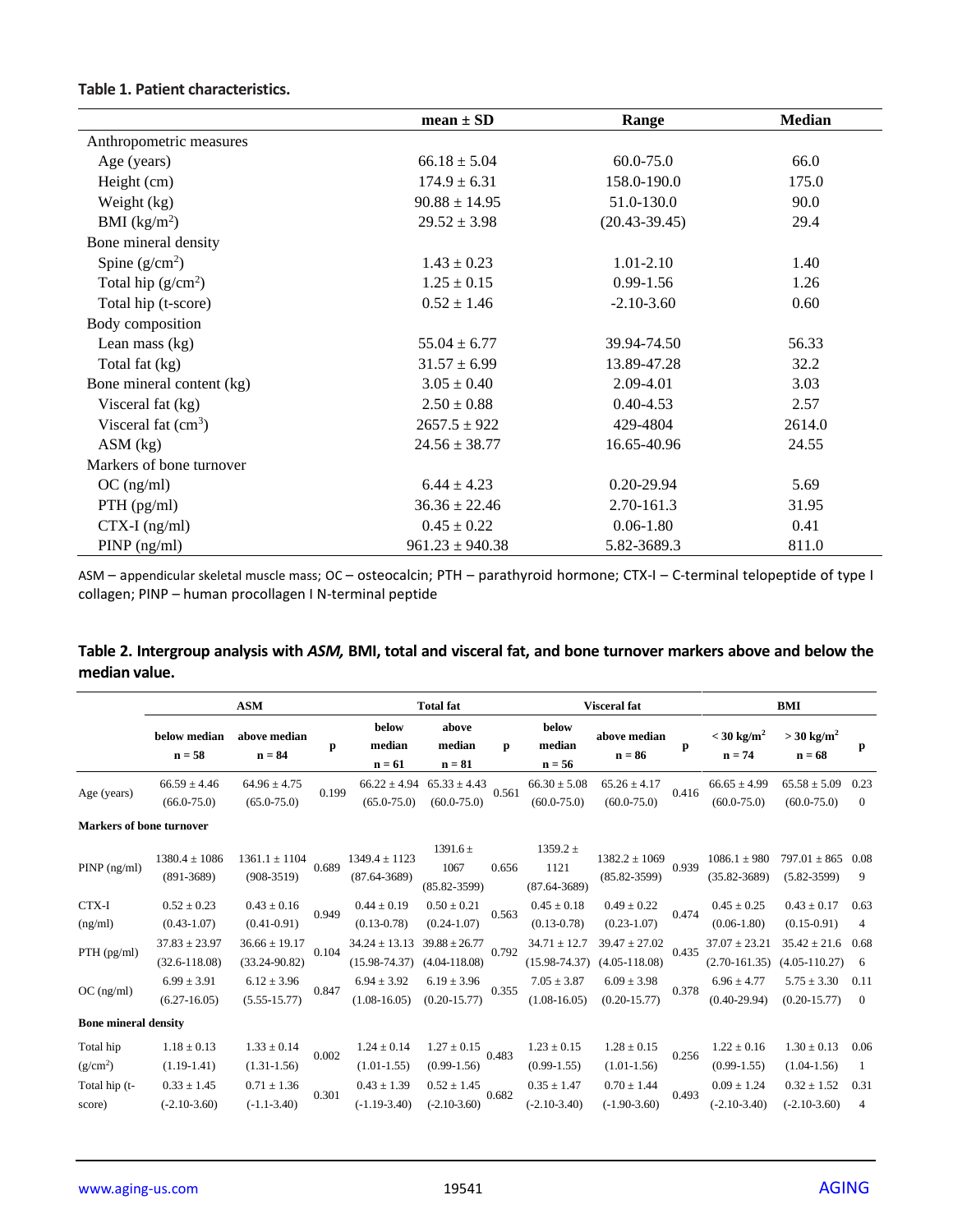| BMC (kg) | $2.81 \pm 3.07$ | $3.29 + 3.25$<br>ن کار ک | 0.003 | $3.00 \pm 4.37$ | $3.05 \pm 3.95$          | $2.99 \pm 4.44$ | $3.10 \pm 3.40$ | $2.996 \pm 4.52$<br>0.312<br>$(2.08 - 4.01)$ |                 | $3.12 \pm 2.96$ | 0.23 |
|----------|-----------------|--------------------------|-------|-----------------|--------------------------|-----------------|-----------------|----------------------------------------------|-----------------|-----------------|------|
|          | $(2.90-3.19)$   | $(3.32 - 4.01)$          |       | $(2.08 - 4.01)$ | 0.598<br>$(2.08 - 4.01)$ | $(2.08 - 4.01)$ | $(2.35 - 3.84)$ |                                              | $(2.69 - 3.76)$ |                 |      |

Data are presented as means ± SD and ranges. ASM - appendicular skeletal muscle mass; OC - osteocalcin; PTH - parathyroid hormone; CTX-I – C-terminal telopeptide of type I collagen; PINP – human procollagen I N-terminal peptide; BMC – bone mineral content

|                       | <b>ASM</b> |       | <b>Total fat</b> |       | Visceral fat | BMI   |          |       |
|-----------------------|------------|-------|------------------|-------|--------------|-------|----------|-------|
|                       | R          | n     | R                |       | R            | n     | R        | n     |
| Age (years)           | $-0.468$   | 0.005 | $-0.148$         | 0.286 | $-0.021$     | 0.903 | $-0.200$ | 0.256 |
| $PINP$ (ng/ml)        | 0.101      | 0.568 | 0.088            | 0.531 | 0.100        | 0.572 | 0.056    | 0.749 |
| $CTX-I$ (ng/ml)       | $-0.179$   | 0.311 | $-0.052$         | 0.713 | $-0.166$     | 0.358 | $-0.015$ | 0.927 |
| $PTH$ (ng/ml)         | 0.039      | 0.825 | 0.040            | 0.781 | 0.104        | 0.557 | 0.226    | 0.199 |
| $OC$ (ng/ml)          | $-0.093$   | 0.600 | $-0.168$         | 0.229 | $-0.174$     | 0.318 | $-0.041$ | 0.817 |
| Spine $(g/cm^2)$      | 0.423      | 0.013 | 0.294            | 0.031 | 0.228        | 0.194 | 0.329    | 0.057 |
| $\text{Hip (g/cm}^2)$ | 0.532      | 0.001 | 0.177            | 0.200 | 0.113        | 0.521 | 0.345    | 0.045 |
| Hip (t-score)         | 0.579      | 0.003 | 0.244            | 0.079 | 0.166        | 0.347 | 0.450    | 0.008 |
| Lean mass $(kg)$      | 0.426      | 0.001 | $-0.044$         | 0.752 | $-0.126$     | 0.366 | 0.139    | 0.318 |
| BMC (kg)              | 0.638      | 0.001 | 0.256            | 0.061 | 0.233        | 0.185 | 0.378    | 0.027 |

| Table 3. Correlations between ASM, VAT, TF, BMI, markers of bone turnover and BMD. |  |  |
|------------------------------------------------------------------------------------|--|--|
|------------------------------------------------------------------------------------|--|--|

ASM – appendicular skeletal muscle mass; OC – osteocalcin; PTH – parathyroid hormone; CTX-I – C-terminal telopeptide of type I collagen; PINP – human procollagen I N-terminal peptide; BMC – bone mineral content.

| <b>Bone mineral density</b> |              | beta  | 95% CI (lower) | $95\%$ CI (upper) |       |
|-----------------------------|--------------|-------|----------------|-------------------|-------|
|                             | ASM          | 0.460 | 0.214          | 0.708             | 0.001 |
| Spine                       | Visceral fat | 0.315 | 0.052          | 0.580             | 0.020 |
|                             | Total fat    | 0.388 | 0.132          | 0.645             | 0.004 |
|                             | Lean mass    | 0.537 | 0.302          | 0.772             | 0.001 |
|                             | <b>BMI</b>   | 0.437 | 0.185          | 0.691             | 0.001 |
|                             | <b>ASM</b>   | 0.601 | 0.379          | 0.823             | 0.001 |
| Hip                         | Visceral fat | 0.199 | $-0.073$       | 0.472             | 0.148 |
|                             | Total fat    | 0.336 | 0.075          | 0.599             | 0.013 |
|                             | Lean mass    | 0.648 | 0.436          | 0.860             | 0.001 |
|                             | BMI          | 0.436 | 0.183          | 0.689             | 0.001 |

**Table 4. Associations between BMD and ASM, visceral and total fat, lean mass, and BMI.**

bone in younger men and women. Aside from potential hormonal differences, VF may affect the skeleton via metabolic effects. Excess VF is associated with higher insulin levels and the development of insulin resistance. Insulin in physiological concentrations exerts anabolic effects on bone tissue by increasing osteoblast proliferation rate and collagen synthesis, and decreasing osteoclast activity [22]. Recent study have shown that in the presence hyperinsulinemia and insulin resistance, BMD is greater and fracture rate the same as in individuals with preserved insulin sensitivity [23]. In this context, the effects of changes in sex hormones, growth hormone and other hormones, as well as weight and BMI on BMD might be escalated by VF-induced hyperinsulinemia. We found that ASM stronger than BMI, correlated with BMD and BMC. This finding supports the importance of preserving normal muscle mass through the lifespan: as the age-related decrease in muscle mass begins earlier than decrease in bone mass [24], normal ASM/muscle mass is essential in preventing both sarcopenia and osteoporosis.

We did not find any associations of VF with markers of bone turnover. The levels of markers of formation and resorption were within normal range and the levels did not differ when analyzed in groups divided by the median of ASM, total fat, VF and BMI. Moreover, none of markers was correlated with parameters of body composition. In contrast to our results, Sharma et al. [9] found in non-osteoporotic postmenopausal women that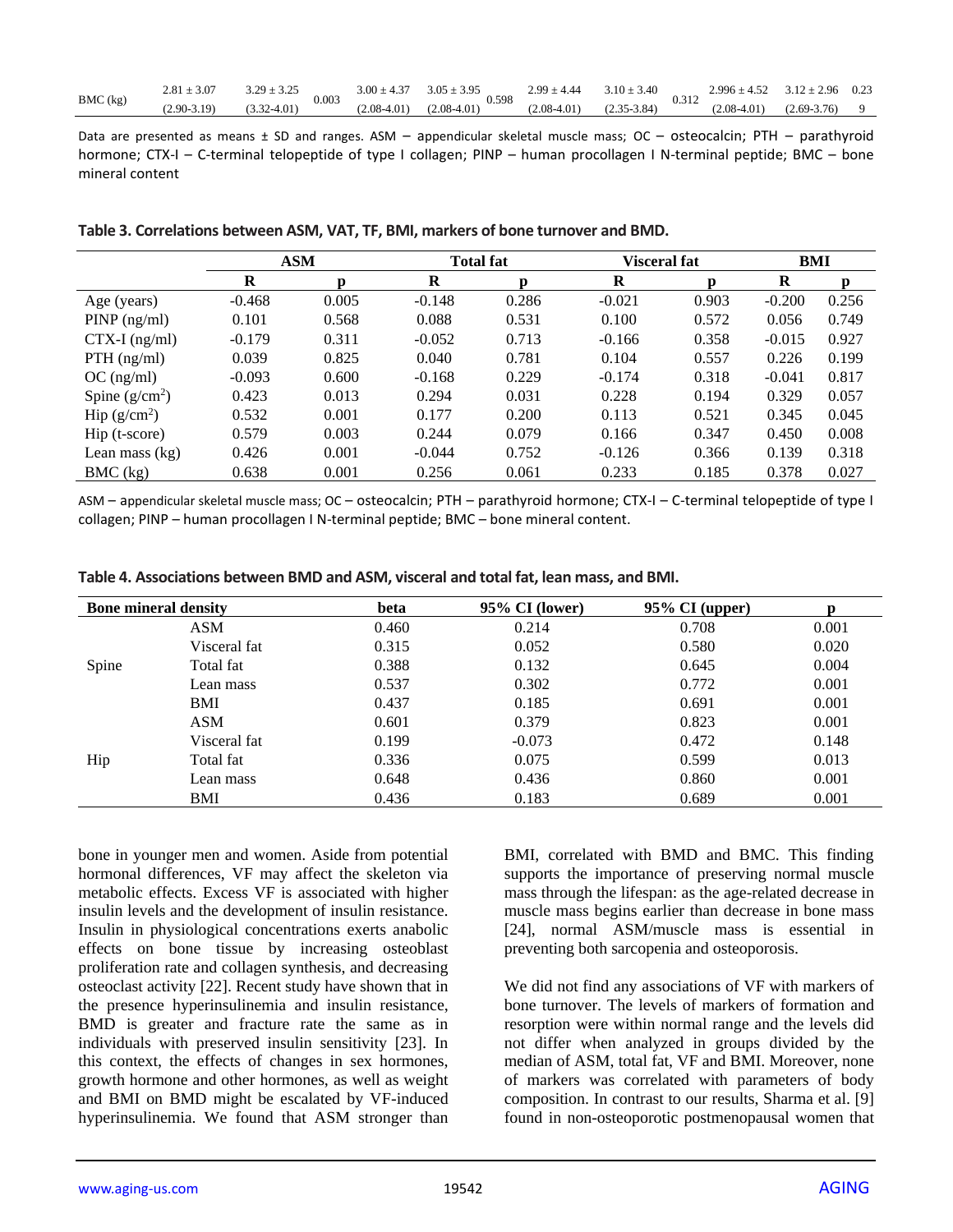VF was a negative determinant of CTX-I and osteocalcin levels suggesting a different patterns in older males and females of bone markers response to excess VF.

Our study has some limitations. Firstly, we did not assessed smoking, alcohol consumption, dietary calcium intake and the level of physical activity, which are known to affect bone mass and quality. Secondly, we did not measure vitamin D levels. Finally, the study sample comprised non-diabetic men within a relatively narrow age range of 15 years. Therefore, our conclusions may not apply to other populations.

In conclusion, our study demonstrated that in contrast to some studies on postmenopausal women, in older men with normal lean mass and body fat percentage, VF, despite the well-recognized negative effects on metabolic health, was not associated with spine BMD and hip BMD, as well as markers of bone formation and resorption.

## **MATERIALS AND METHODS**

#### **Study participants**

The study sample comprised 142 men aged 60-75 years, recruited from the patients who were referred for consultation due to chronic arthritis to our secondary care orthopedic surgery unit. The exclusion criteria included diabetes, malignant neoplasms, active alcohol disease, liver or renal insufficiency, heart failure class III or IV NYHA, the use of agents that may affect bone metabolism such as mineral supplements, neuroleptics, steroid drugs, and antidepressants. All subjects gave their informed consent for inclusion before they participated in the study. The study was conducted in accordance with the Declaration of Helsinki. The protocol of the study was approved by the Bioethical Commission of the Pomeranian Medical University in Szczecin (approval number KB-0012/155/16).

#### **Measurements of BMD and body composition**

BMD and body composition were measured using DXA (Lunar Prodigy Advance; GE Healthcare; Madison, WI, USA). We measured BMD of the lumbar spine (L1-L4) and total hip. Using the automatic whole-body scan, we assessed lean mass, total fat mass and bone mineral content, and we calculated appendicular skeletal muscle mass as the sum of nonfat and nonbone tissue in both arms and legs [25, 26]. VF was assessed using the device-dedicated CoreScan® application, which computes VF mass and volume from the difference of total and subcutaneous fat in the android region of interest.

#### **Markers of bone turnover**

Using ELISA commercial assays (DRG MedTek; Warsaw, Poland), we measured serum levels of osteocalcin (normal range: 5-25 ng/ml), parathyroid hormone (normal range: 10-60 pg/ml), human procollagen I N-terminal peptide (normal range: 85.55- 2028.75 ng/ml), and degradation products of C-terminal telopeptide of type I collagen (normal range: 0.115- 0.748 ng/ml). All blood samples were collected in the morning after overnight fast. Serum was stored in Eppendorf tubes in a freezer at the temperature of  $-20^{\circ}$ C.

#### **Statistical analysis**

Statistical analysis was performed using SPSS Statistics, v. 13.1. (StatSoft, Inc. Tulsa, OK, USA). Data are presented as means, medians, standard deviations, and ranges. Normality of the distribution was assessed using the Shapiro-Wilk test. Variables with a normal distribution were compared using two-sided Student's *t* test, otherwise non-parametric test were used. Correlations between pairs of quantitative variables were assessed using Pearson's linear correlations or Spearman's rho correlations for normally and nonnormally distributed variables, respectively. Determinants of spine and hip BMD were tested using a simple linear regression models. Due to multicollinearity among DXA-derived body composition parameters, predictors of spine and hip BMD were calculated using ridge regression. The Lagrange multiplier  $(\lambda$  value), which controls the strength of the penalty term and minimizes the mean square error, was included in the final model. P-value less than 0.05 was considered statistically significant.

## **AUTHOR CONTRIBUTIONS**

Conceptualization, A.R., I.R., and A.B.; Methodology, I.R., A.R., and T.M.; Formal Analysis, A.S.; Resources, A.S., A.J., and A.B.; Data Curation, A.R. and T.M.; Writing—Original Draft Preparation, A.R., A.S., and I.R.; Writing—Review & Editing, I.R. and T.M.; Funding Acquisition, I.R. All authors have read and agreed to the published version of the manuscript.

## **CONFLICTS OF INTEREST**

The authors declare no conflicts of interest.

#### **FUNDING**

The research project was financed from the sources of the National Science Center as part of the Miniatura-2 research grant (Grant No. 2018/02/X/NZ4/00128).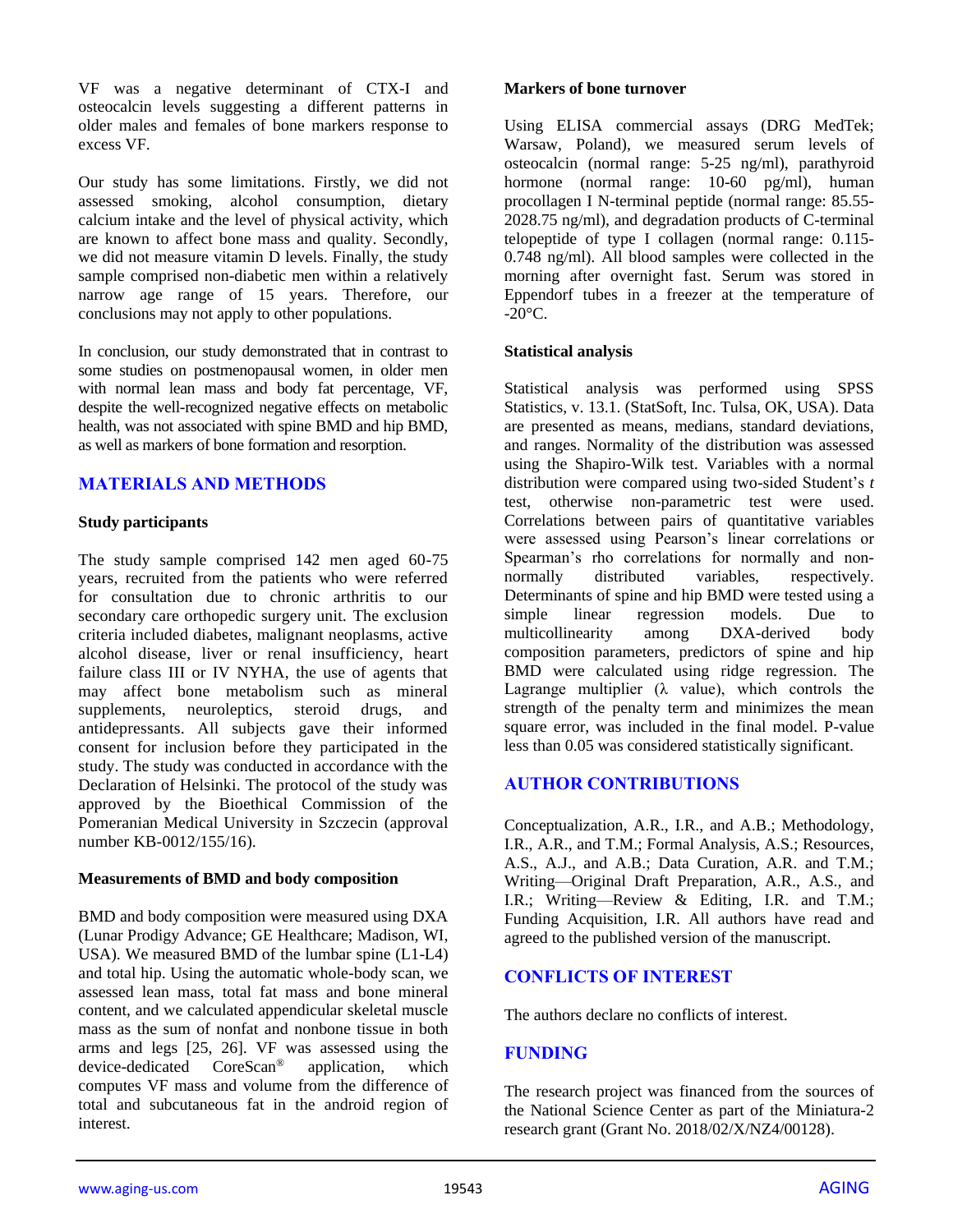#### **REFERENCES**

- 1. Palermo A, Tuccinardi D, Defeudis G, Watanabe M, D'Onofrio L, Lauria Pantano A, Napoli N, Pozzilli P, Manfrini S. BMI and BMD: the potential interplay between obesity and bone fragility. Int J Environ Res Public Health. 2016; 13:544. <https://doi.org/10.3390/ijerph13060544> PMID[:27240395](https://pubmed.ncbi.nlm.nih.gov/27240395)
- 2. Kumar A, Sharma AK, Mittal S, Kumar G. The relationship between body mass index and bone mineral density in premenopausal and postmenopausal north Indian women. J Obstet Gynaecol India. 2016; 66:52–56. <https://doi.org/10.1007/s13224-014-0629-x> PMID[:26924908](https://pubmed.ncbi.nlm.nih.gov/26924908)
- 3. Tariq S, Tariq S, Lone KP. Relationship of anthropometric measures with bone mineral density in postmenopausal non-osteoporotic, osteopenic and osteoporotic women. J Pak Med Assoc. 2017; 67:590–94. PMID[:28420922](https://pubmed.ncbi.nlm.nih.gov/28420922)
- 4. Bierhals IO, Dos Santos Vaz J, Bielemann RM, de Mola CL, Barros FC, Gonçalves H, Wehrmeister FC, Assunção MC. Associations between body mass index, body composition and bone density in young adults: findings from a southern Brazilian cohort. BMC Musculoskelet Disord. 2019; 20:322. <https://doi.org/10.1186/s12891-019-2656-3>

PMID[:31288773](https://pubmed.ncbi.nlm.nih.gov/31288773)

- 5. Lee I, Ha C, Kang H. Association of sarcopenia and physical activity with femur bone mineral density in elderly women. J Exerc Nutrition Biochem. 2016; 20:23–28. <https://doi.org/10.20463/jenb.2016.03.20.1.8> PMID[:27298809](https://pubmed.ncbi.nlm.nih.gov/27298809)
- 6. Santos VR, Christofaro DG, Gomes IC, Júnior IF, Gobbo LA. Relationship between obesity, sarcopenia, sarcopenic obesity, and bone mineral density in elderly subjects aged 80 years and over. Rev Bras Ortop. 2017; 53:300–05.

<https://doi.org/10.1016/j.rboe.2017.09.002> PMID[:29892580](https://pubmed.ncbi.nlm.nih.gov/29892580)

- 7. Ho-Pham LT, Nguyen UD, Nguyen TV. Association between lean mass, fat mass, and bone mineral density: a meta-analysis. J Clin Endocrinol Metab. 2014; 99:30–38. <https://doi.org/10.1210/jc.2014-v99i12-30A> PMID[:24384013](https://pubmed.ncbi.nlm.nih.gov/24384013)
- 8. Liu PY, Ilich JZ, Brummel-Smith K, Ghosh S. New insight into fat, muscle and bone relationship in women: determining the threshold at which body fat assumes

negative relationship with bone mineral density. Int J Prev Med. 2014; 5:1452–63. PMI[D:25538842](https://pubmed.ncbi.nlm.nih.gov/25538842)

- 9. Sharma DK, Anderson PH, Morris HA, Clifton PM. Visceral fat is a negative determinant of bone health in obese postmenopausal women. Int J Environ Res Public Health. 2020; 17:3996. <https://doi.org/10.3390/ijerph17113996> PMI[D:32512872](https://pubmed.ncbi.nlm.nih.gov/32512872)
- 10. Cohen A, Dempster DW, Recker RR, Lappe JM, Zhou H, Zwahlen A, Müller R, Zhao B, Guo X, Lang T, Saeed I, Liu XS, Guo XE, et al. Abdominal fat is associated with lower bone formation and inferior bone quality in healthy premenopausal women: a transiliac bone biopsy study. J Clin Endocrinol Metab. 2013; 98:2562–72. <https://doi.org/10.1210/jc.2013-1047> PMI[D:23515452](https://pubmed.ncbi.nlm.nih.gov/23515452)
- 11. Gilsanz V, Chalfant J, Mo AO, Lee DC, Dorey FJ, Mittelman SD. Reciprocal relations of subcutaneous and visceral fat to bone structure and strength. J Clin Endocrinol Metab. 2009; 94:3387–93. <https://doi.org/10.1210/jc.2008-2422> PMID[:19531595](https://pubmed.ncbi.nlm.nih.gov/19531595)
- 12. Imboden MT, Swartz AM, Finch HW, Harber MP, Kaminsky LA. Reference standards for lean mass measures using GE dual energy x-ray absorptiometry in caucasian adults. PLoS One. 2017; 12:e0176161. <https://doi.org/10.1371/journal.pone.0176161> PMI[D:28426779](https://pubmed.ncbi.nlm.nih.gov/28426779)
- 13. Imboden MT, Welch WA, Swartz AM, Montoye AH, Finch HW, Harber MP, Kaminsky LA. Reference standards for body fat measures using GE dual energy x-ray absorptiometry in caucasian adults. PLoS One. 2017; 12:e0175110. <https://doi.org/10.1371/journal.pone.0175110> PMI[D:28388669](https://pubmed.ncbi.nlm.nih.gov/28388669)
- 14. Srikanthan P, Crandall CJ, Miller-Martinez D, Seeman TE, Greendale GA, Binkley N, Karlamangla AS. Insulin resistance and bone strength: findings from the study of midlife in the United States. J Bone Miner Res. 2014; 29:796–803. <https://doi.org/10.1002/jbmr.2083>

PMI[D:23983216](https://pubmed.ncbi.nlm.nih.gov/23983216)

- 15. Albala C, Yáñez M, Devoto E, Sostin C, Zeballos L, Santos JL. Obesity as a protective factor for postmenopausal osteoporosis. Int J Obes Relat Metab Disord. 1996; 20:1027–32. PMI[D:8923160](https://pubmed.ncbi.nlm.nih.gov/8923160)
- 16. Goulding A, Taylor RW. Plasma leptin values in relation to bone mass and density and to dynamic biochemical markers of bone resorption and formation in postmenopausal women. Calcif Tissue Int. 1998; 63:456–58.